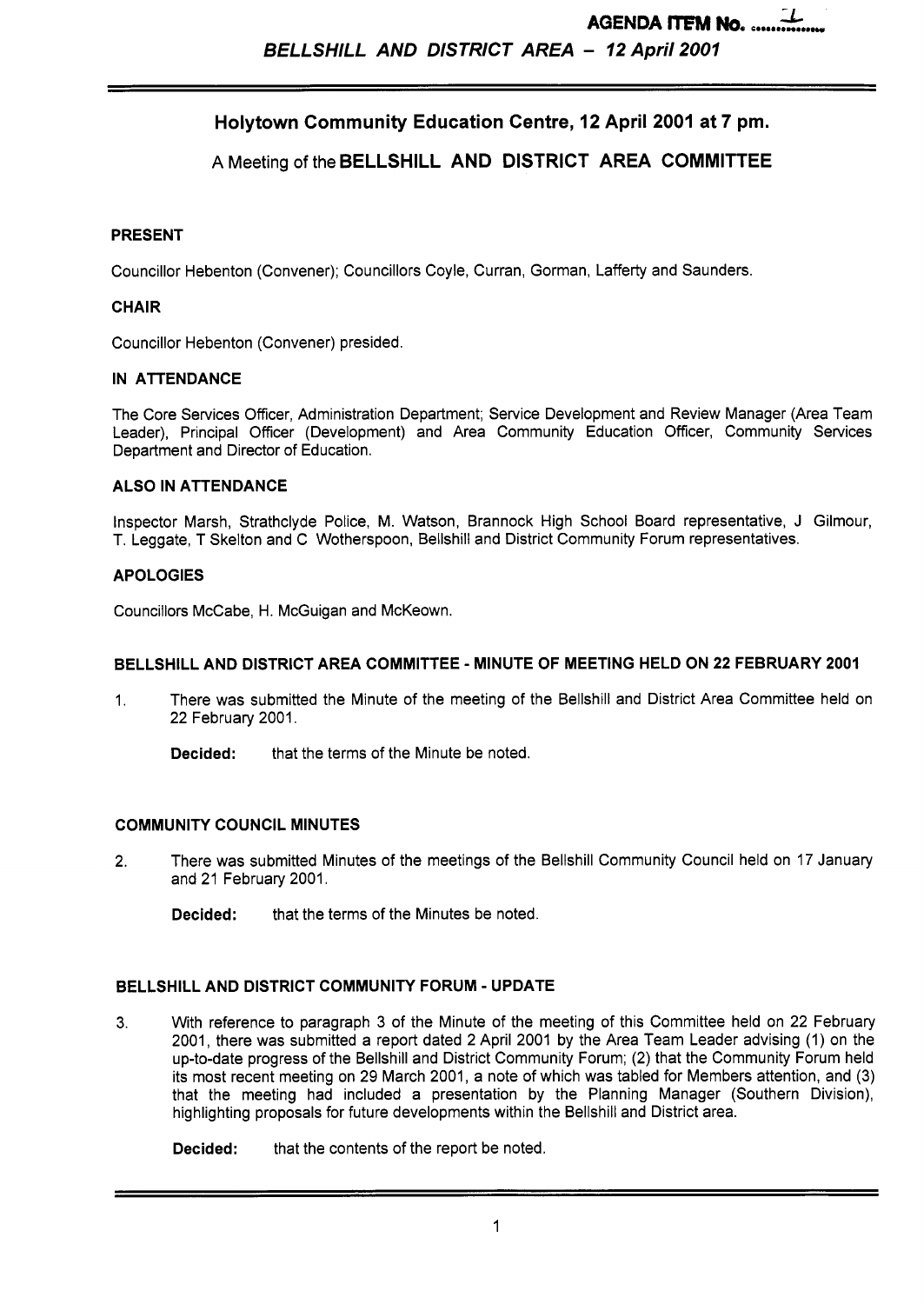## **COMMUNITY GRANTS SCHEME** - **CONSIDERATION OF APPLICATIONS**

- 4. With reference to paragraph 7 of the Minute of the meeting of this Committee held on 22 February 2001, there was submitted a report dated 28 March 2001 and a schedule of applications (tabled) by the Director of Community Services detailing applications for Community Grants covering more than one Area Committee boundary together with continued and new applications specific to the Bellshill and District Area Committee.
	- **Decided:** that subject to receipt of any outstanding information, the applications for Community Grants be dealt with as follows:-

## **(1) APPLICATIONS COVERING MORE THAN ONE AREA COMMITTEE BOUNDARY**

#### **(a) CONTINUED APPLICATIONS**

| <b>Group/Grant Requested</b>                                                                                              | <b>Purpose of Application</b>                                                 | <b>Decision</b> |
|---------------------------------------------------------------------------------------------------------------------------|-------------------------------------------------------------------------------|-----------------|
| <b>Strathcarron Hospice Charity Shop</b><br>(CG00/01-344) - £2,000 (previously<br>awarded £610)                           | To assist with the costs of rent.                                             | Nil award       |
| One Way Group (CG00/01-345) -<br>£2,000 (previously awarded £125)                                                         | To assist with purchase of recording<br>equipment, tapes and CD's.            | Nil award       |
| The Barn Amateur Boxing Club<br>(CG00/01-445) - £2,000                                                                    | To assist with purchase of equipment.                                         | Nil award       |
| Jack and Jill Support Group<br>(CG00/01-488) - £2,000 (previously<br>awarded £480)                                        | To assist with cost of taking families<br>away to holiday centre.             | Grant £100      |
| Carfin Parish Church<br>(CG00/01-533) - £700 (previously<br>awarded £150)                                                 | To assist with purchase of folding<br>tables.                                 | Nil award       |
| No. 7 (Bellshill) Platoon Army Cadets<br>(CG00/01-549) - £300 (previously<br>awarded £75)                                 | To assist with purchase of football<br>strips.                                | Nil award       |
| Scottish European Boxing Hall of<br><b>Fame Steering Committee</b><br>(CG00/01-551) - £1,420 (previously<br>awarded £200) | To assist with start up costs,<br>stationery, telephone and hall lets.        | Nil award       |
| Coatbridge Indoor Bowling Club<br>Senior Section (CG00/01-552) - £250<br>(previously awarded £50)                         | To assist with costs of closing social<br>event and prizes for competitions.  | Nil Award       |
| Dyslexia Scotwest (CG00/01-553) -<br>£2,000 (previously awarded £280)                                                     | To assist with costs of help and<br>support service and awareness<br>raising. | Nil award       |
| <b>Bellshill Salvation Army Band</b><br>(CG00/01-554) - £400 (previously<br>awarded £125)                                 | To assist with purchase of folders for<br>Band's music.                       | Grant £50       |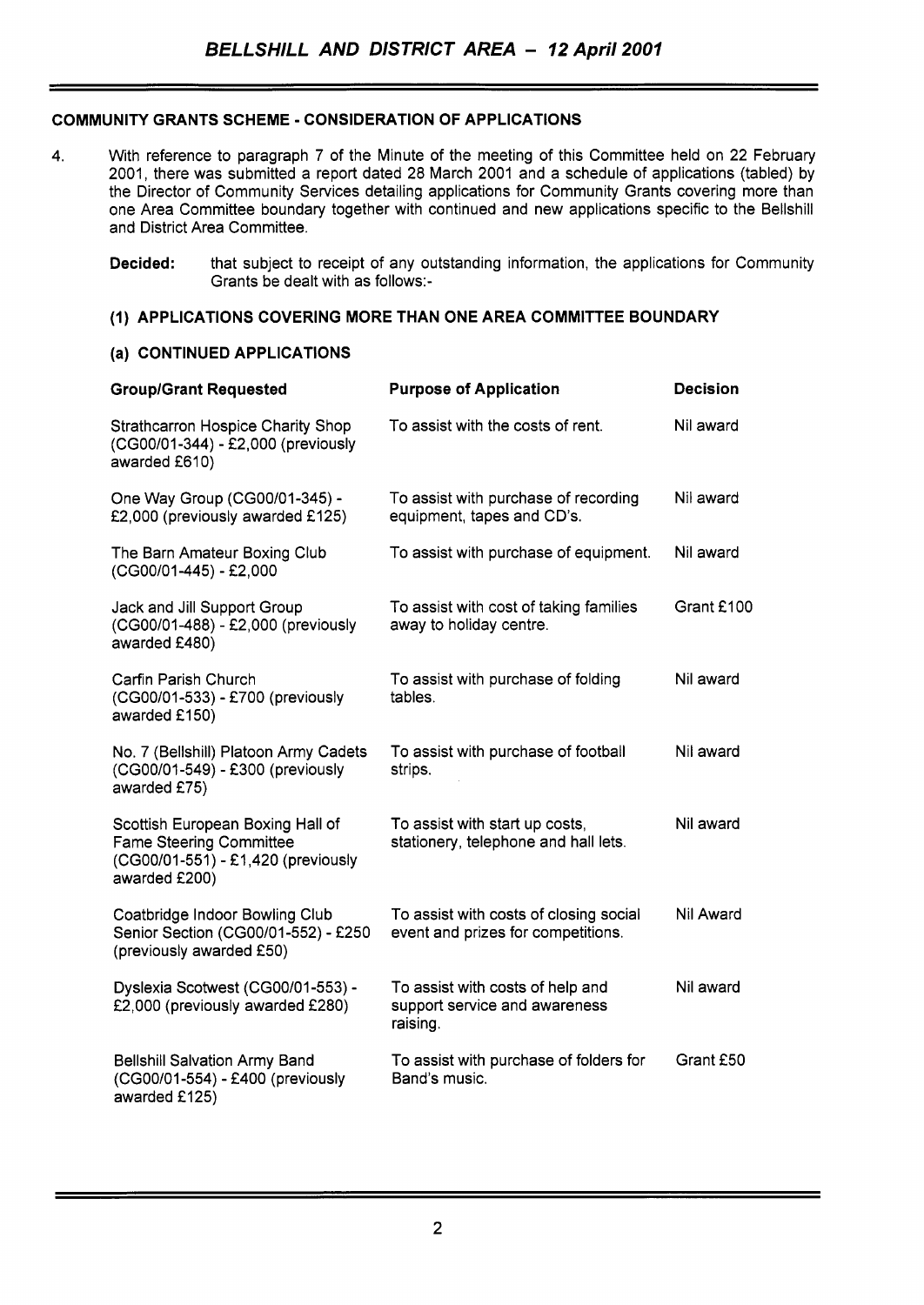$\overline{a}$ 

 $\overline{a}$ 

| <b>Group/Grant Requested</b>                                                                                | <b>Purpose of Application</b>                                                                     | <b>Decision</b>                        |
|-------------------------------------------------------------------------------------------------------------|---------------------------------------------------------------------------------------------------|----------------------------------------|
| Cleland Church of Scotland Choir<br>(CG00/01-555) - Unknown<br>(previously awarded £175)                    | To assist with general running costs.                                                             | Nil award                              |
| The Nickelodeons Concert Group<br>(CG00/01-556) - £800 (previously<br>awarded £90)                          | To assist with purchase of new<br>equipment and travel expenses.                                  | Nil award                              |
| Motherwell United YMCA<br>(CG00/01-602) - £2,000 (previously<br>awarded £200)                               | To assist with cost of providing<br>disabled entrance and adapting<br>reception area.             | Nil award                              |
| Motherwell United YMCA<br>(CG00/01-603) - £2,000 (previously<br>awarded £100)                               | To assist with cost of refurbishing<br>toilets and shower room.                                   | Nil award                              |
| <b>Motherwell United YMCA</b><br>(CG00/01-604) - £2,000 (previously<br>awarded £50)                         | To assist with costs of altering kitchen<br>with appliances that meet<br>environmental standards. | Nil award                              |
| <b>Cumbernauld and Kilsyth District</b><br>Youth League (CG00/01-608) -<br>£2,000 (previously awarded £245) | To assist with costs of taking boys to<br>football tournament in Holland.                         | Nil award                              |
| Motherwell and District Women's Aid<br>(CG00/01-609) - £1,500 (previously<br>awarded £673)                  | To assist with costs of developing a<br>landscaped refuge garden.                                 | Nil award                              |
| Motherwell YMCA Out of School<br>Care (CG00/01-692) - £2,000<br>(previously awarded £50)                    | To assist with purchase of computer<br>equipment and staff training costs.                        | Nil award                              |
| Holytown Beer and Wine Circle<br>(CG00/01-693) - £400 (previously<br>awarded £40                            | To assist in paying for travel costs.                                                             | Grant £100                             |
| <b>Wishaw Girls' Football Club</b><br>(CG00/01-697) - £1,500 (previously<br>awarded £350)                   | To assist with purchase of equipment<br>and admin costs.                                          | Nil award                              |
| Royal Marines Association<br>(CG00/01-699) - £300 (previously<br>awarded £100)                              | To assist with hire of coaches, general<br>secretarial expenses and postage.                      | Nil award                              |
| Senior Eco Warriors (CG00/01-701) -<br>£570 (previously awarded £50)                                        | To assist with transport, catering and<br>expenses.                                               | Nil award                              |
| Senior Citizens' and Lunch Club<br>(CG00/01-702) - £500 (previously<br>awarded £200)                        | To assist with cost of two summer<br>outings.                                                     | Continued for further<br>consideration |
| Motherwell United Services Over 60<br>Club (CG00/01-704) - £400<br>(previously awarded £200)                | To assist with cost of transport and<br>meals.                                                    | Nil award                              |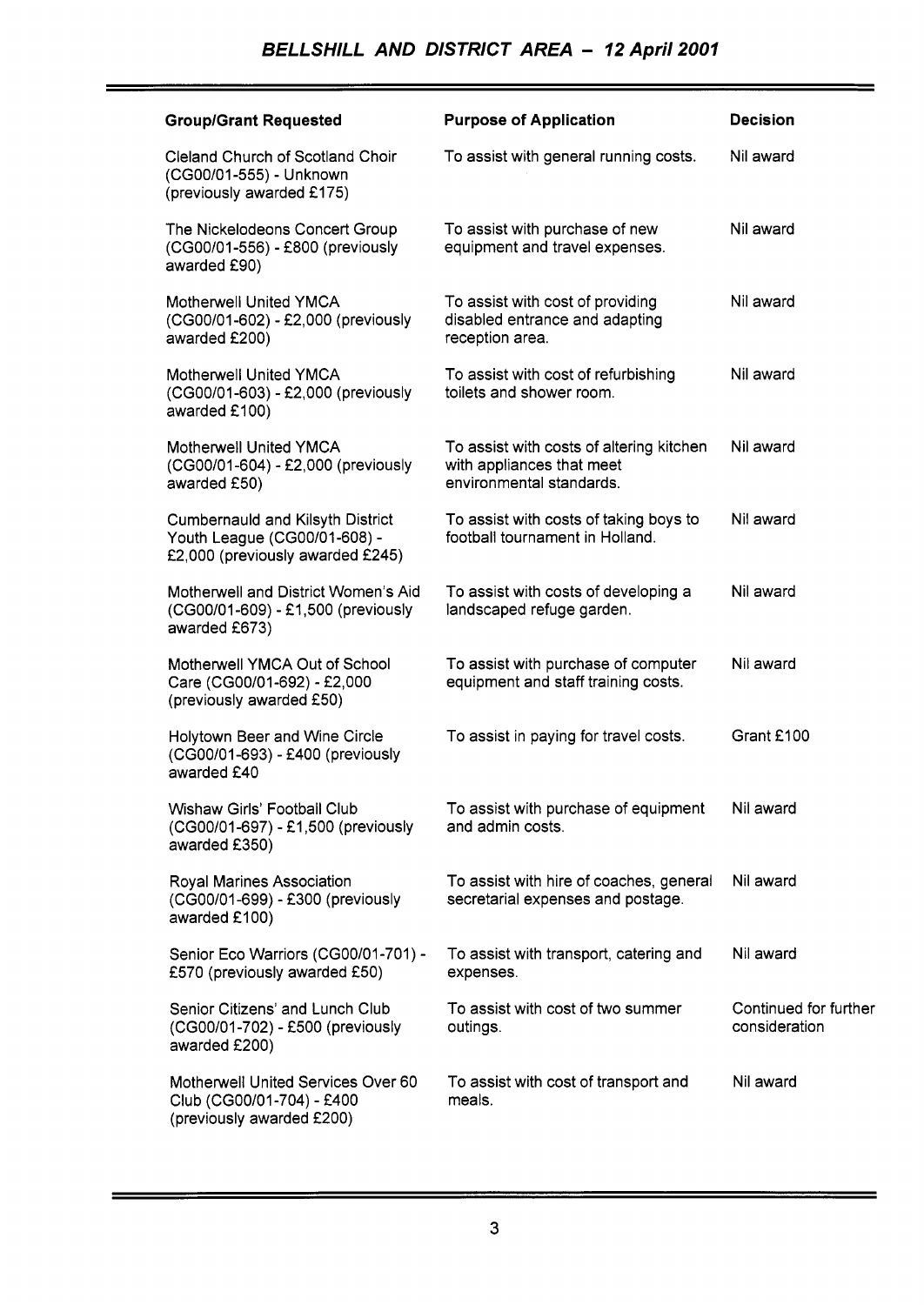#### **(b) NEW APPLICATIONS**

| <b>Group/Grant Requested</b>                                          | <b>Purpose of Application</b>                                                             | <b>Decision</b>                        |
|-----------------------------------------------------------------------|-------------------------------------------------------------------------------------------|----------------------------------------|
| Villa Park Boys' Club (CG01/02-2) -<br>£300                           | To assist with purchase of tops for<br>training purposes.                                 | Continued for further<br>consideration |
| Menopause Research and<br>Information Service (CG01/02-4) -<br>£1,500 | To assist with costs of advertising and<br>printing of information packs and<br>leaflets. | Continued for further<br>consideration |

## **(2) APPLICATIONS SPECIFIC TO BELLSHILL AND DISTRICT AREA COMMITTEE**

## **(a) CONTINUED APPLICATIONS**

| <b>Group/Grant Requested</b>                                                                                      | <b>Purpose of Application</b>                                                               | <b>Decision</b>                                          |
|-------------------------------------------------------------------------------------------------------------------|---------------------------------------------------------------------------------------------|----------------------------------------------------------|
| New Stevenston Nursery Support<br>Group (CG00/01-565) - £400<br>(previously awarded £71)                          | To assist with start up costs and<br>purchase of equipment.                                 | Nil award                                                |
| Newarthill Parish Church<br>(CG00/01-566) - £2,000 (previously<br>awarded £250)                                   | To assist with cost of extension to<br>church hall for kitchen and toilets.                 | Grant £575 and<br>continued for further<br>consideration |
| Unitas Court Housing Association<br>(CG00/01-588) - £200                                                          | To assist with costs of plants and<br>shrubs to fill tubs in complex.                       | Grant £200                                               |
| Viewpark Lunch Club (Old Peoples<br>Welfare Club) (CG00/01-589) -<br>£377.20                                      | To assist with costs of meals, travel,<br>cleaning materials and photocopying.              | Continued for further<br>consideration                   |
| Holy Family PTA (CG00/01-591) -<br>£500 (previously awarded £400)                                                 | To assist with purchasing computer for<br>school library.                                   | Grant £75                                                |
| Enable, Bellshill and District Branch<br>(CG00/01-614) - £350 (previously<br>awarded £135)                        | To assist with costs of hall rent.                                                          | Grant £25 and<br>continued for further<br>consideration  |
| Newarthill Children's Gala Day<br>Association (CG00/01-615) - £1,000                                              | To assist with costs to renew<br>costumes, floats and vehicle hire.                         | Nil award                                                |
| Mossend Primary School Board<br>(CG00/01-616) - £400 (previously<br>awarded £300)                                 | To assist with costs of promoting<br>school projects and financing new<br>equipment.        | Grant £100                                               |
| <b>Bellshill and District Retired Miners</b><br>NUM Scotland (CG00/01-651) -<br>Unknown (previously awarded £100) | To assist with costs of transport.                                                          | Grant £50 and<br>continued for further<br>consideration  |
| <b>Burnhead Parents' Association</b><br>(CG00/01-660) - £1,000                                                    | To assist with costs of sports<br>equipment, playground equipment,<br>trips and bike racks. | Continued for further<br>consideration.                  |